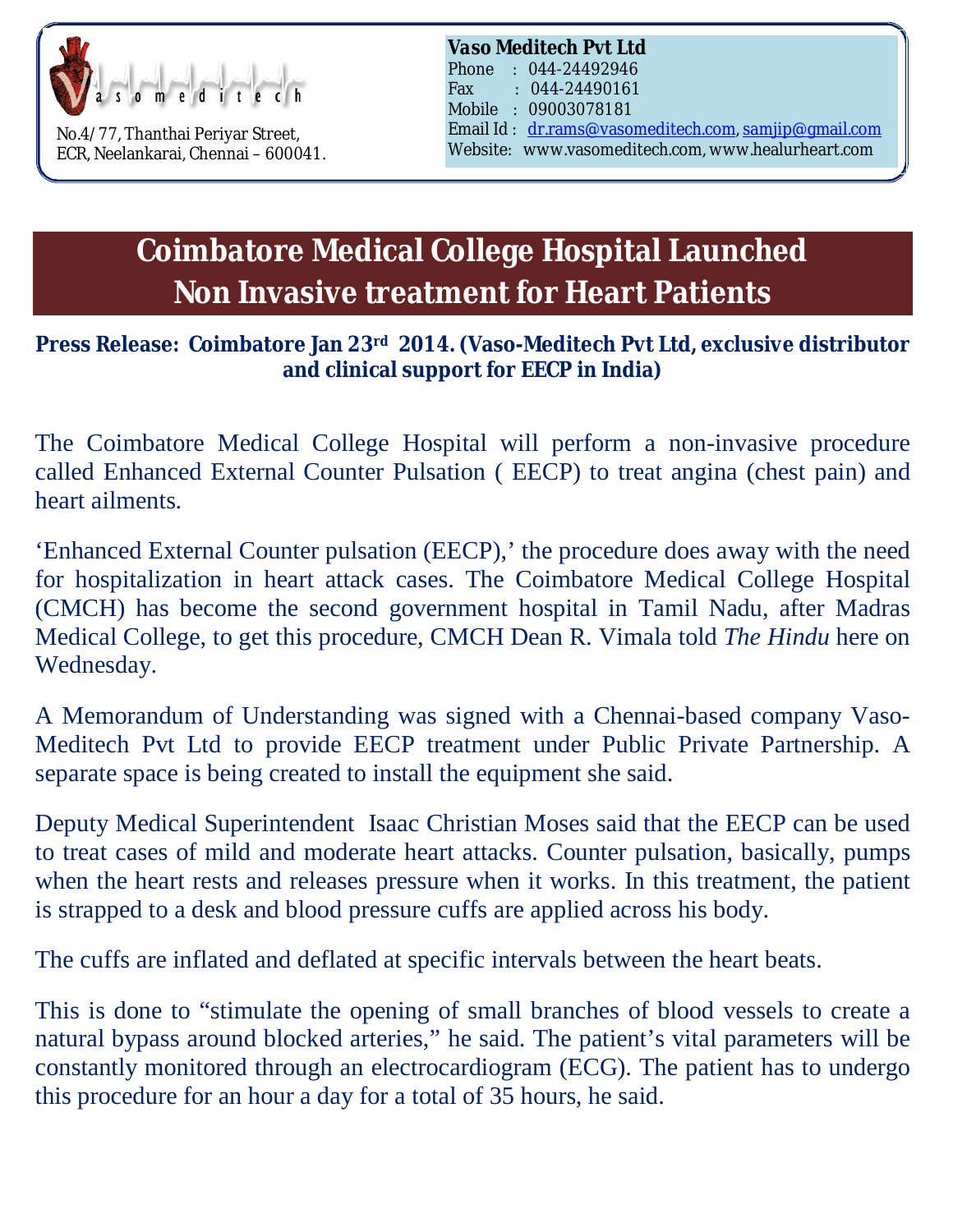Dr. Isaac, who is also the head of CMCH Department of Cardiology, said that the CMCH treated around 3,000 to 4,000 heart patients from various parts of Western Tamil Nadu and parts of Kerala as well.

Dr.S.Ramasamy EECP specialist and in charge of EECP program for TamuilNadu Medical college hospital said the treatment will be covered by Chief Minister Comprehensive Health Insurance Scheme and will be given to patient below poverty line free of cost.

Dr.M.Vanithamani, Head, Department of Cardio-thoracic Surgery, D. Chakkravarthi, Assistant Professor, Department of Cardiology, were present.



Dean Coimbatore Medical College Hospital Dr.Vimala inaugurating EECP ward accompanied by Dr.Issac Christian Moses, Deputy Medical Superintendent & Prof Dr.Vanithamani Cardio Thoracic surgeon and Dr.S.Ramasamy EECP in Charge.